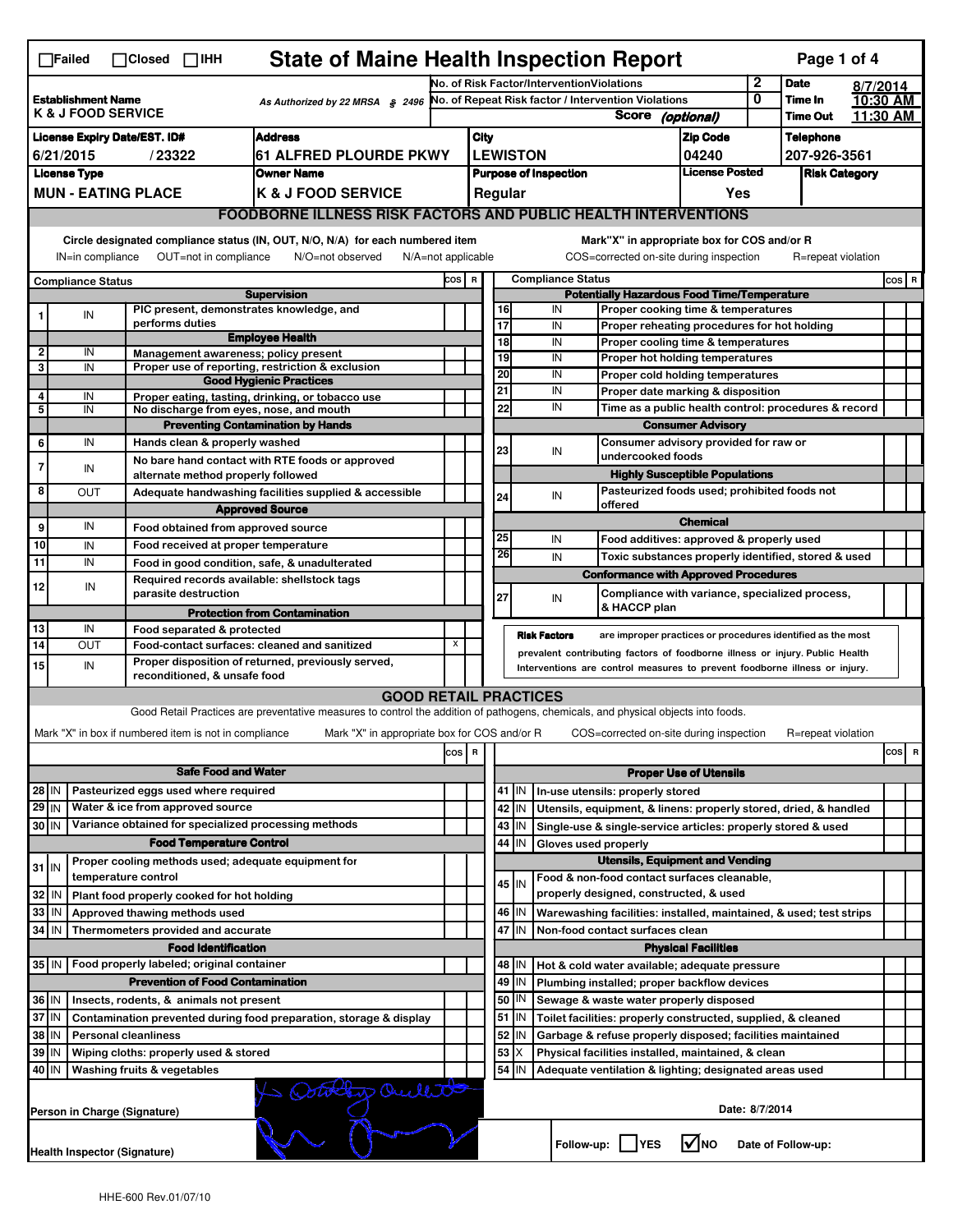|                                                            | Page 2 of 4                                     |  |                                 |                         |                          |                                  |  |  |  |
|------------------------------------------------------------|-------------------------------------------------|--|---------------------------------|-------------------------|--------------------------|----------------------------------|--|--|--|
| <b>Establishment Name</b><br><b>K &amp; J FOOD SERVICE</b> |                                                 |  | As Authorized by 22 MRSA § 2496 | 8/7/2014<br><b>Date</b> |                          |                                  |  |  |  |
| License Expiry Date/EST. ID#<br>6/21/2015<br>/23322        | <b>Address</b><br><b>61 ALFRED PLOURDE PKWY</b> |  | City / State<br><b>LEWISTON</b> | /ME                     | <b>Zip Code</b><br>04240 | <b>Telephone</b><br>207-926-3561 |  |  |  |
| <b>Temperature Observations</b>                            |                                                 |  |                                 |                         |                          |                                  |  |  |  |
| Location                                                   | Temperature                                     |  |                                 |                         |                          |                                  |  |  |  |
| Milk                                                       | 38                                              |  |                                 |                         |                          |                                  |  |  |  |
| tuna salad                                                 | 32                                              |  |                                 |                         |                          |                                  |  |  |  |
| cooler                                                     | 38                                              |  |                                 |                         |                          |                                  |  |  |  |
| Hot Water                                                  | 110 plus                                        |  |                                 |                         |                          |                                  |  |  |  |



**Date: 8/7/2014**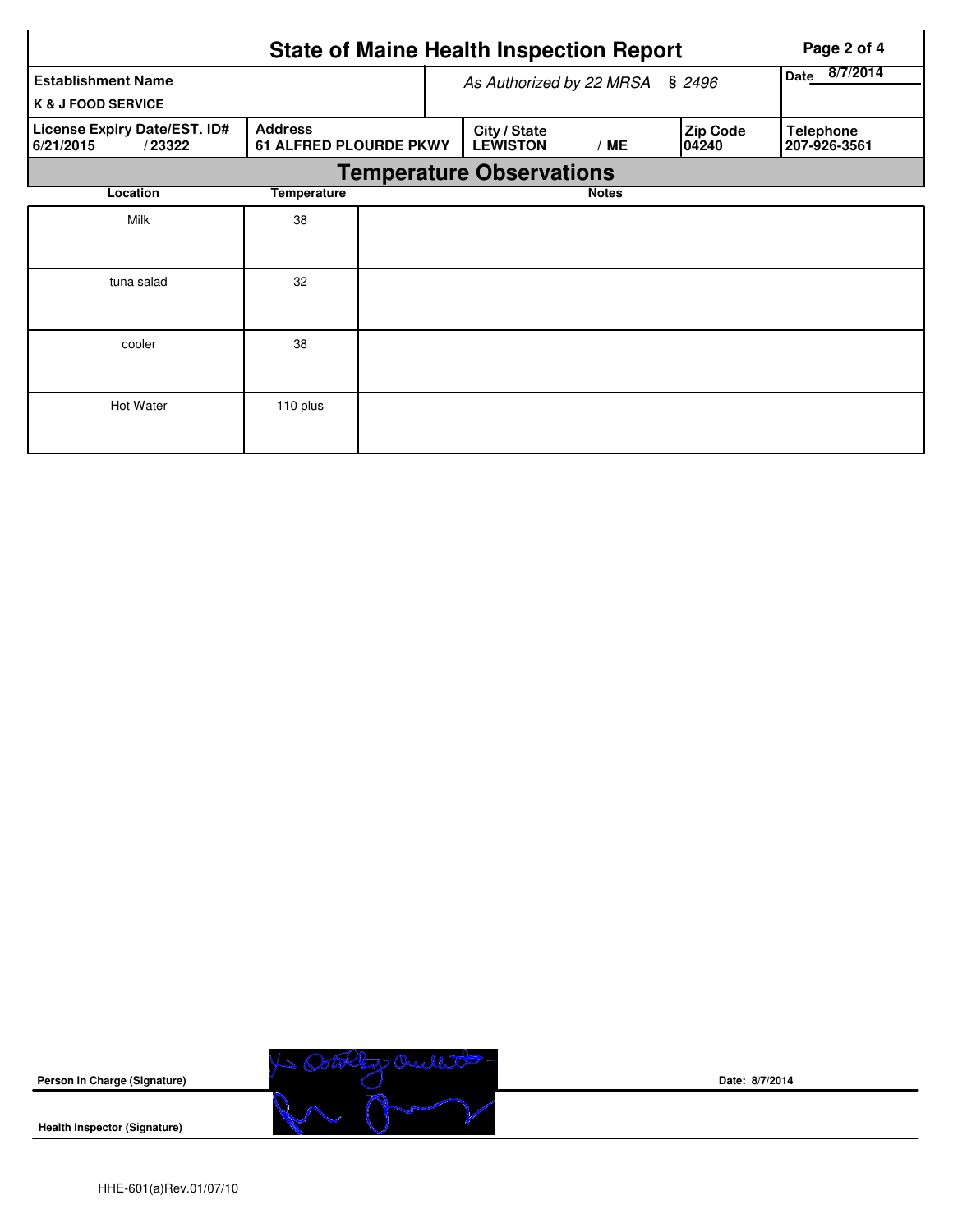|                                                                                                                                                    | Page 3 of 4                                     |                                 |           |                          |  |  |  |  |  |
|----------------------------------------------------------------------------------------------------------------------------------------------------|-------------------------------------------------|---------------------------------|-----------|--------------------------|--|--|--|--|--|
| <b>Establishment Name</b>                                                                                                                          | 8/7/2014<br>Date                                |                                 |           |                          |  |  |  |  |  |
| <b>K &amp; J FOOD SERVICE</b>                                                                                                                      |                                                 |                                 |           |                          |  |  |  |  |  |
| License Expiry Date/EST. ID#<br>6/21/2015<br>/23322                                                                                                | <b>Address</b><br><b>61 ALFRED PLOURDE PKWY</b> | City / State<br><b>LEWISTON</b> | <b>ME</b> | <b>Zip Code</b><br>04240 |  |  |  |  |  |
| <b>Observations and Corrective Actions</b>                                                                                                         |                                                 |                                 |           |                          |  |  |  |  |  |
| Violations cited in this report must be corrected within the time frames below, or as stated in sections<br>8-405.11 and 8-406.11 of the Food Code |                                                 |                                 |           |                          |  |  |  |  |  |
| 8: 5-205.11.(B): N: Hand washing facility being used for other than hand washing.                                                                  |                                                 |                                 |           |                          |  |  |  |  |  |

INSPECTOR NOTES: cooking utensils on side boardWalmart responsible

14: 4-601.11.(A): C: Equipment food-contact surfaces and utensils are not clean to sight and touch.

INSPECTOR NOTES: potato peeler only cleaned once a day-must be cleaned within 4 hour period--knife put dirty correcedt on site

53: 6-501.12: N: The physical facilities are not clean.

INSPECTOR NOTES: clean walls

53: 6-501.16: N: Mops are not being properly stored.

INSPECTOR NOTES: mop in standing water-corrected on site



**Date: 8/7/2014**